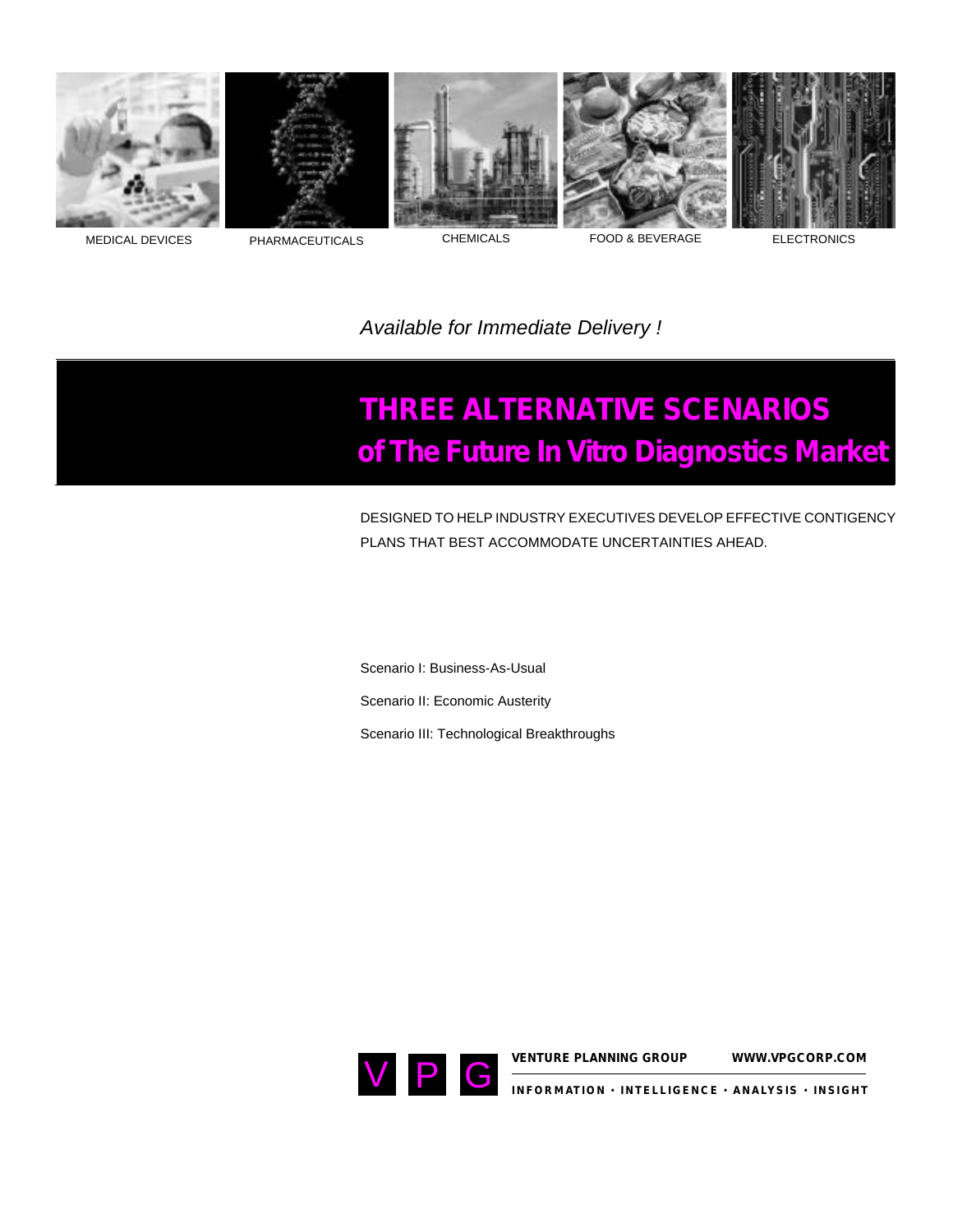## **Table of Contents**

g. Blood Banking • Introduction • Future Situation 5.Technologies a. Genomics • Introduction • Future Situation b. Proteomics • Introduction • Future Situation c. DNA Probes • Introduction • Future Situation d. Biochips/Microarrays • Introduction • Future Situation e. Monoclonal Antibodies • Introduction • Future Situation f. Solid Phase Chemistry • Introduction • Future Situation g. Biosensors • Introduction • Future Situation h. Automation and Robotics • Introduction • Future Situation i. Computer-Aided Diagnosis • Introduction • Future Situation 6.The New Marketplace a. Purchasing Influences b. Marketing Strategies c. Joint Ventures, Mergers and Licensing d. Import-Export e. Potential Market Entrants f. Who May Not Survive? B. ECONOMIC AUSTERITY SCENARIO 1. Business Environment a. Socio-Political Climate • Cost-Consciousness • Government Actions • Three-Tier System • Health Rationing • Voucher System • Health IRA b. Hospital Closures c. Hospital Utilization d. Hospital Reorganization e. Physician Regulations f. Wellness Programs g. Corporate Responses h. Academic Research 2. Outlook for the In Vitro Diagnostics Market a. Test Utilization • Ordering Practices • Documentation • Recertification b.Technology Regulations c. New Laboratory Ventures d. Computers e. Industrial Medicine f. Insurance Companies g. Test Volume and Market Size 3. Strategic Implications a. Testing Patterns • Pre-Admission Testing • Inpatient Testing • Outpatient Testing b. Market Segments • Chemistry and Immunoassay • Microbiology and Serology • Hematology and Flow Cytometry • Histology and Cytology • Coagulation • Urinalysis • Blood Banking c.Technologies • Genomics • Proteomics • DNA Probes • Biochips/Microarrays • Monoclonal Antibodies and Immunoassays • Automation and Robotics • Solid Phase Chemistry • Biosensors • Computer-Aided Diagnosis d.The New Marketplace • Purchasing Influences • Marketing Strategies • Joint Ventures, Mergers and Licensing • Import-Export • Potential Market Entrants • Who May Not Survive? 1. Business Environment a. Political/Regulatory Climate b. R & D Funding e.Technological Environment f. Testing Decentralization g. Health Care Expenditures h. Physician Population i. Hospital Indicators a. Overview b. Genomics c. Proteomics d. DNA and RNA Probes e. Biochips/Microarrays f. Monoclonal Antibodies g. Immunoassays h. Information Technology j. Solid Phase Chemistry k. Biosensors l. Holography m. Pharmaceuticals 3. Strategic Implications a.Testing Patterns • Pre-Admission Testing • Inpatient Testing • Outpatient Testing b. Market Segments • Chemistry and Immunoassay • Microbiology and Serology • Hematology and Flow Cytometry • Histology and Cytology • Coagulation • Urinalysis • Blood Banking c.The New Marketplace • Purchasing Influences • Marketing Strategies • Joint Ventures, Mergers and Licensing • Import-Export • Potential Market Entrants • Who May Not Survive? **V.APPENDICES: METHODOLOGY** A.The Delphi B. Cross-Impact Analysis C. Substitution Modeling

## **II. EXECUTIVE SUMMARY** A. BUSINESS-AS-USUAL SCENARIO B. ECONOMIC AUSTERITY SCENARIO C.TECHNOLOGICAL BREAKTHROUGHS SCENARIO **III. CONCLUSIONS AND RECOMMENDATIONS** A. BUSINESS-AS-USUAL SCENARIO a. Health Care Expenditures b. Cost-Consciousness

c. Reimbursement d. Industry Consolidation

1. Business Environment

- e. Managed Care
	- PPOs
- HMOs f. Hospitals

**I. INTRODUCTION**

**IV.THE SCENARIOS**

- g. Admissions
- h. Length of Stay
- i. Industry Diversification
- j. Physician Demographics
- k. Aging Population
- Chronic Illnesses
- Disease Incidence
	- Susceptibility to Iatrogenesis
- Multiple Illness Cases
- l. Laboratory Regulations
- m. The FDA Reform
- 2. Outlook for the In Vitro Diagnostics Market
- a. Government Regulations
- b. Centralized Testing
	- Hospitals
	- Commercial Laboratories
	- Blood Banks
	- Public Health Laboratories
- c. Decentralized Testing
	- Personal Testing
	- Physician Offices/Group Practices
	- Ancillary Hospital Locations
	- ERs - ORs
	-
	- ICUs/CCUs
	- Cancer Clinics
	- Ambulatory Care Centers
	- Surgery Centers
	- Nursing Homes • Birth Centers
- 3. Strategic Implications
- a. Testing Patterns
- Test Utilization
	- Pre-Admission Testing
	- Inpatient Testing
	- Outpatient Testing
- 4. Market Segments
- a. Chemistry and Immunoassay
	- Introduction
	- Future Situation
- b. Microbiology and Serology
	- Introduction
	- Future Situation
- c. Hematology and Flow Cytometry
	- Introduction
	- Future Situation
- d. Histology and Cytology • Introduction
- Future Situation
- e. Coagulation
	- Introduction
	- Future Situation
- f. Urinalysis
- Introduction
- Future Situation
- 
- 
- 
- 
- 

C.TECHNOLOGICAL BREAKTHROUGHS SCENARIO

- c. Industry-Government Relationship
- d. Industry-University Ventures
- 
- 
- 
- 2. Outlook for the In Vitro Diagnostics Market
	-
- i. Laboratory Automation and Robotics
	-
	-
	- Test Volume and Market Size
	-
	-